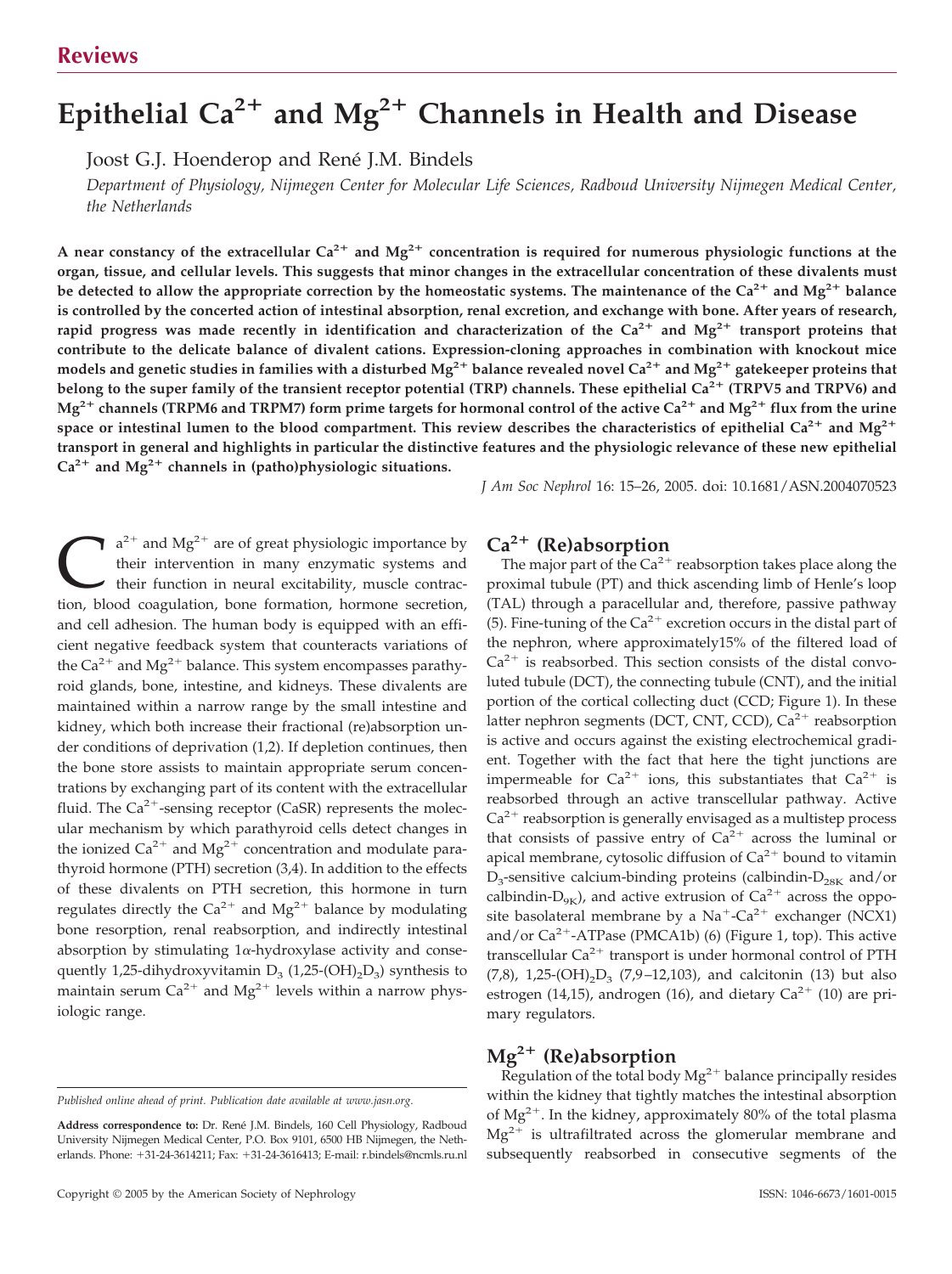

*Figure 1.* Transcellular Ca<sup>2+</sup> and Mg<sup>2+</sup> transport. Active Ca<sup>2+</sup> and Mg<sup>2+</sup> transport is carried out as a three-step process in the distal part of the nephron. (Top) After entry of  $Ca^{2+}$  in distal convoluted tubule (DCT2) and connecting tubule (CNT) through the epithelial Ca<sup>2+</sup> channels TRPV5 and TRPV6, Ca<sup>2+</sup> bound to calbindin diffuses to the basolateral membrane. At the basolateral membrane,  $Ca^{2+}$  is extruded via an ATP-dependent  $Ca^{2+}-ATP$ ase (PMCA1b) and an Na<sup>+</sup>-Ca<sup>2+</sup>-exchanger (NCX1). (Bottom) Apical Mg<sup>2+</sup> entry in DCT via TRPM6 (and TRPM7). As extrusion mechanisms are postulated a basolateral Na<sup>+</sup>/Mg<sup>2+</sup> exchanger and/or ATP-dependent Mg<sup>2+</sup> pump. The Na<sup>+</sup>,K<sup>+</sup>-ATPase complex including the  $\gamma$ -subunit controls this transepithelial Mg<sup>2+</sup> transport. In this way, there is net  $Ca^{2+}$  and  $Mg^{2+}$  reabsorption from the luminal space to the extracellular compartment.

nephron (1). Approximately 10 to 20% of  $Mg^{2+}$  is reabsorbed by the PT. However, the bulk amount of  $Mg^{2+}$  (50 to 70%) is reabsorbed by the TAL, which likely mediates  $Mg^{2+}$  reabsorption via paracellular transport. The final urinary excretion of  $Mg^{2+}$  is mainly determined by active reabsorption of  $Mg^{2+}$  in DCT, because virtually no reabsorption takes places beyond this segment (Figure 1) (1). Microperfusion studies have shown that  $Mg^{2+}$  is reabsorbed in the superficial DCT, but little knowledge has been gained concerning the cellular mechanisms of transcellular Mg<sup>2+</sup> reabsorption (1,17,18). Speculatively, Mg<sup>2+</sup> can passively enter the DCT cell across the luminal membrane driven by a favorable plasma membrane voltage (Figure 1, bottom). The molecular identity of the responsible influx protein was unknown, however, and previous studies hypothesized that a  $Mg^{2+}$ -specific ion channel is a possible candidate (1). Subsequently,  $Mg^{2+}$  will be transported through the cytosol and extruded at the opposing basolateral membrane by an active mechanism given the existing electrochemical gradient. Again, the identity of responsible transport proteins remains to be defined, and candidate mechanisms are  $Mg^{2+}$ -binding proteins,  $\text{Na}^+/\text{Mg}^{2+}$  exchanger and/or an ATP-dependent  $\text{Mg}^{2+}$ pump (Figure 1, bottom).

# **Search for Epithelial Ca2 Channels**

Several genes involved in the process of transepithelial  $Ca^{2+}$ transport have now been identified, but the  $Ca^{2+}$  influx mechanism remained unknown for a long time. An expressioncloning approach using *Xenopus laevis* oocytes revealed the molecular identity of the  $Ca^{2+}$  influx systems (19,20). The first member, named TRPV5, was cloned from primary cultures of rabbit renal distal tubules that are primarily involved in active transcellular  $Ca^{2+}$  transport and encodes a  $Ca^{2+}$  channel that belongs to the TRP family (19). Likewise, a homologous member of this family, known as TRPV6, was successfully cloned from rat duodenum (20).

## **Search for Genes Involved in** Mg<sup>2+</sup> Homeostasis

During the past few years, several genes that encode proteins that are either directly or indirectly involved in renal  $Mg^{2+}$ handling have been identified following a positional cloning strategy in families with hereditary hypomagnesemia. The first gene involved, *PCLN-1* (or *CLDN16*), encodes the protein paracellin-1 (or claudin-16) (21). This protein is specifically expressed in the TAL and shows sequence and structural homol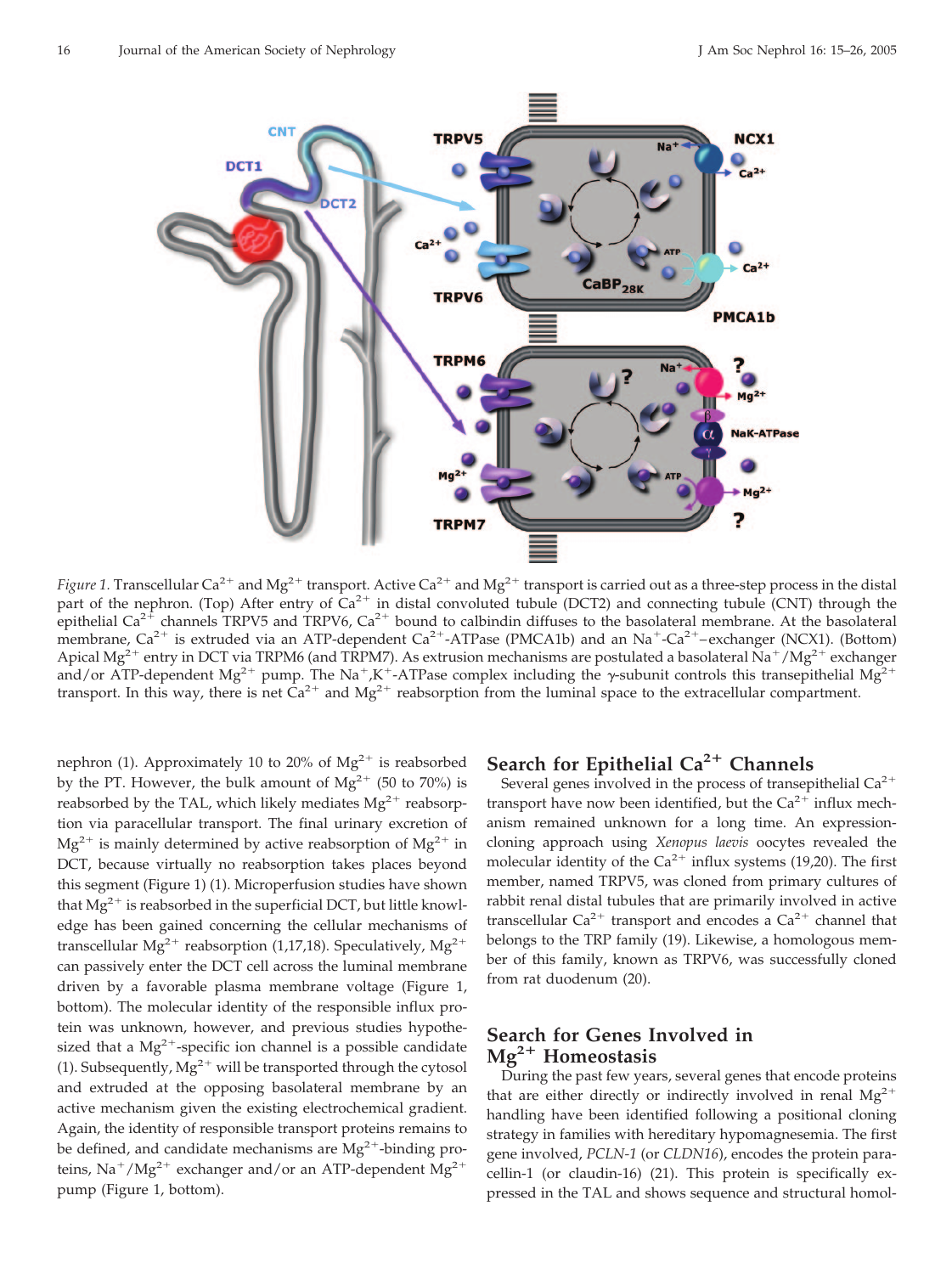ogy to the claudin family of tight junction proteins. Paracellin-1 is mutated in patients who have hypomagnesemia, hypercalciuria, and nephrocalcinosis (HHN; MIM 248250). In this autosomal recessive disorder, there is profound renal  $Mg^{2+}$  and  $Ca<sup>2+</sup>$  wasting. The hypercalciuria often leads to nephrocalcinosis, resulting in progressive renal failure (22,23). Other symptoms that have been reported in patients with HHN include urinary tract infections, nephrolithiasis, incomplete distal tubular acidosis, and ocular abnormalities (22,24). Immunohistologic studies have shown that claudin-16 co-localizes with occludin in intercellular junctions of human kidney sections, indicating that it is a tight junction protein (21). The second gene,  $FXYD2$ , encodes the  $\gamma$ -subunit of the Na<sup>+</sup>,K<sup>+</sup>-ATPase pump, which is predominantly expressed in the kidney, with the highest expression levels in DCT and medullary TAL (25). *FXYD2* is mutated in patients with autosomal dominant renal hypomagnesemia associated with hypocalciuria (IDH; MIM 154020). Hypomagnesemia in these patients can be severe (<0.40 mM) and cause convulsions. Remarkably, in some affected individuals, there are no symptoms of  $Mg^{2+}$  deficiency except for chondrocalcinosis at adult age. The molecular mechanism for renal  $Mg^{2+}$  loss in this autosomal dominant type of primary hypomagnesemia remains to be elucidated. The third gene involved, *SLC12A3*, encodes the thiazide-sensitive sodium chloride co-transporter (NCC) in DCT and is mutated in patients with Gitelman syndrome (MIM 263800) (26). This autosomal recessive disorder is a frequent hereditary tubular disorder that affects renal  $Mg^{2+}$  handling, which is characterized by hypokalemia, hypomagnesemia, and hypocalciuria. Hypomagnesemia is found in most patients with Gitelman syndrome and is assumed to be secondary to the primary defect in NCC, but the mechanisms underlying hypomagnesemia are poorly understood.

Although these linkage analyses revealed the identification of genes involved in  $Mg^{2+}$  homeostasis, the key molecules that represent the mechanisms for luminal  $Mg^{2+}$  influx and basolateral Mg<sup>2+</sup> extrusion in the process of transcellular Mg<sup>2+</sup> transport are still elusive. Importantly, Walder *et al.* (27) reported that hypomagnesemia associated with secondary hypocalciuria (HSH; MIM 602014) is an autosomal recessive disease that is genetically linked to chromosome 9p22. This disease is primarily due to defective intestinal  $Mg^{2+}$  absorption, and affected individuals show neurologic symptoms of hypomagnesemic hypocalcemia, including seizures and muscle spasms during infancy (28–30). Because passive  $Mg^{2+}$  absorption is not affected, the disease can be treated by high dietary  $Mg^{2+}$  intake (31). Renal  $Mg^{2+}$  conservation has been reported to be normal in most patients. In some cases, however, a renal leak has been reported, suggesting impaired renal  $Mg^{2+}$  reabsorption. Patients who were studied by Konrad *et al.* and others (28,32) showed inappropriately high fractional  $Mg^{2+}$  excretion rates with respect to their low serum  $Mg^{2+}$  levels. When untreated, the disease may be fatal or may lead to severe neurologic damage. Hypocalcemia is secondary to parathyroid failure resulting from  $Mg^{2+}$  deficiency. Using a positional candidate gene-cloning approach, two groups headed by Konrad and Sheffield (28,29) independently identified mutations in TRPM6 in autosomal recessive HSH, previously mapped to chromosome 9q22. The TRPM6 protein is a new member of the long TRP channel (TRPM) family and is similar to TRPM7 (also known as TRP-PLIK), a unique bifunctional protein known as a  $Mg^{2+}$ -permeable cation channel properties with protein kinase activity (33–35). TRPM6 and TRPM7 are distinct from all other ion channels in that they are composed of a channel linked to a protein kinase domain recently abbreviated as chanzymes (36). These chanzymes are essential for  $Mg^{2+}$  homeostasis, which is critical for human health and cell viability (37,38).

In summary, a variety of approaches, including a genetic screen in patients with primary hypomagnesemia and expression cloning in  $Ca^{2+}$ -transporting epithelial cells, revealed the identification of TRP cation channels as potential gatekeepers in the maintenance of the  $Ca^{2+}$  and  $Mg^{2+}$  balance. The TRP superfamily is a newly discovered family of cation-permeable ion channels (33). There are at least three previously recognized subfamilies of proteins—TRPC (conical), TRPV (vanilloid), and TRPM (metastatin)—that are expressed throughout the animal kingdom (http://clapham.tch.harvard.edu/trps/). Recently, the polycystins were also included in the TRP superfamily abbreviated as TRPP (polycystin) (39). Each of the proteins seems to be a cation channel composed of six transmembranespanning domains and a conserved pore-forming region (Figure 2) (6,33,40). Most members of the TRPC have been characterized as  $Ca^{2+}$ -permeable cation channels playing a role in  $Ca<sup>2+</sup>$  signaling (41). The functional characterization of other TRP members, including TRPV5 and TRPV6, and TRPM6 and TRPM7, has recently been started.

#### *TRPV5 and TRPV6*

TRPV5 and TRPV6 belong to the TRPV subfamily. These homologues channel proteins are composed of approximately 730 amino acids, whereas the corresponding genes consist of 15 exons juxtaposed on chromosome 7q35 (42-44). In human embryonic kidney 293 (HEK293) cells heterogeneously expressing TRPV5 or TRPV6, currents can be activated under conditions of high intracellular buffering of  $Ca^{2+}$ . In addition, the current is increased by hyperpolarizing voltage steps, which enhances the driving force for  $Ca^{2+}$  (45,46). Outward currents are extremely small, indicating that these channels are inwardly rectifying (Table 1, Figure 3). TRPV5 and TRPV6 are subject to  $Ca^{2+}$ dependent feedback inhibition (46,47). Both channels rapidly inactivate during hyperpolarizing voltage steps, and this inactivation is reduced when  $Ba^{2+}$  or  $Sr^{2+}$  is used as a charge carrier, confirming the  $Ca^{2+}$  dependence (47). Currents also diminish during repetitive activation by short hyperpolarizing pulses (46). TRPV5 and TRPV6 are so far the only known highly  $Ca<sup>2+</sup>$ -selective channels in the TRP superfamily. It has been demonstrated that the molecular determinants of the  $Ca^{2+}$ selectivity and permeation of TRPV5 and TRPV6 reside at a single aspartate residue (TRPV5 $D542$  [48,49] and TRPV6 $D541$ [50], respectively) present in the predicted pore-forming region. Neutralization of these negatively charged residues affects the high  $Ca^{2+}$  selectivity of these channels. Therefore, it was suggested that  $Ca^{2+}$  selectivity in TRPV5 and TRPV6 depends on a ring of four aspartate residues in the channel pore, similar to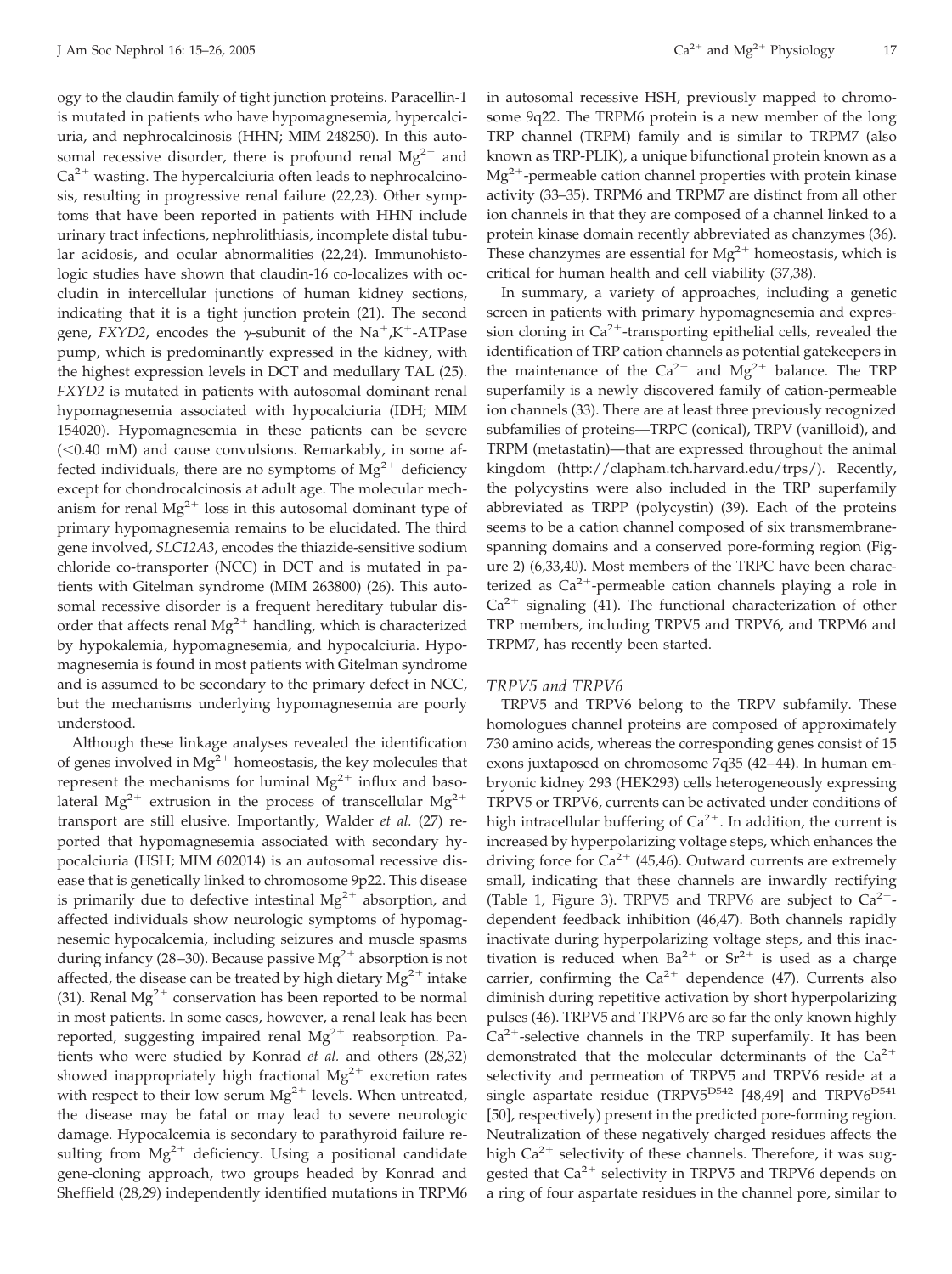

*Figure 2.* Structural organization of TRPV5/6 and TRPM6/7. TRPV5 and TRPV6 contain a cytosolic amino- and carboxyl-terminus containing ankyrin (ANK) repeats (A). TRPM6 and TRPM7 belong to the largest TRP channels consisting of approximately 2000 amino acids, including very large cytosolic amino- and carboxyl-termini including an atypical protein kinase domain (B). The six-transmembrane unit is one of four identical or homologous subunits presumed to surround the central pore (C). The gate and selectivity filter are formed by the four two-transmembrane domains (TM5–pore loop–TM6) facing the center of the channel. Cations are selected for permeation by the extracellular-facing pore loop, held in place by the TM5 and TM6  $\alpha$ -helices.

the ring of four negative residues (aspartates and/or glutamates) in the pore of voltage-gated  $Ca^{2+}$  channels (48,50). Recently, the substituted cysteine accessibility method was used to map the pore region of TRPV5 (51) and TRPV6 (50). On the basis of the permeability of the TRPV6 channel to organic cations, a pore diameter of 5.4 Å was estimated  $(50)$ . Mutating TRPV6<sup>D541</sup>, a residue involved in high-affinity  $Ca^{2+}$  binding, altered the apparent pore diameter, indicating that this residue indeed lines the narrowest part of the pore (50).

The renal expression profile of TRPV5 has been studied in great detail (Table 1). In different species, it was demonstrated that TRPV5 co-localizes in the kidney with the other  $Ca^{2+}$ transport proteins, including calbindin- $D_{28K}$  and the extrusion proteins PMCA1b and NCX1 in DCT2 and CNT, with the highest immunochemical abundance in DCT2, and a gradual decrease along CNT (52,53). A minority of cells along CNT lacked immunopositive staining for TRPV5 and the other  $Ca^{2+}$ transporting proteins. These negative cells were identified as intercalated cells (52). Taken together, these findings suggest that the major sites of transcellular  $Ca^{2+}$  transport are DCT2 and, probably to a lesser extent, CNT. Recently, Hoenderop *et al.* (54) generated TRPV5 null (TRPV5<sup>-/-</sup>) mice by genetic ablation of *TRPV5* to investigate the function of TRPV5 in renal and intestinal  $Ca^{2+}$  (re)absorption. It is interesting that metabolic studies demonstrated that  $TRPV5^{-/-}$  mice exhibit a robust calciuresis compared with wild-type  $(TRPV5^{+/+})$  littermates. Serum analysis showed that  $TRPV5^{-/-}$  mice have normal plasma  $\text{Ca}^{2+}$  concentrations but significantly elevated  $1,25$ -(OH)<sub>2</sub>D<sub>3</sub> levels (54). For locating the defective site of the  $Ca<sup>2+</sup>$  reabsorption along the nephron, *in vivo* micropuncture studies were performed. Collections of tubular fluid revealed unaffected  $Ca^{2+}$  reabsorption in TRPV5<sup>-/-</sup> mice up to the last surface loop of the late proximal tubule. In contrast,  $Ca^{2+}$ delivery to puncturing sites within DCT and CNT were significantly enhanced in  $TRPV5^{-/-}$  mice. It is interesting that polyuria and polydipsia were consistently observed in  $TRPV5^{-/-}$ mice compared with control littermates. Polyuria facilitates the excretion of large quantities of  $Ca^{2+}$  by reducing the potential risk of  $Ca^{2+}$  precipitations. This hypercalciuria-induced polyuria has been observed in humans and animal models (55,56). Furthermore,  $TRPV5^{-/-}$  mice produced urine that was significantly more acidic compared with  $TRPV5^{+/+}$  littermates. Acidification of the urine is known to prevent renal stone formation in hypercalciuria, because the formation of  $Ca^{2+}$ precipitates is less likely at an acidic pH (57). A significant increase in the rate of  $Ca^{2+}$  absorption was observed in  $TRPV5^{-/-}$  mice compared with wild-type littermates, indicating a compensatory role of the small intestine. Expression studies using quantitative real-time PCR in  $TRPV5^{-/-}$  mice dem-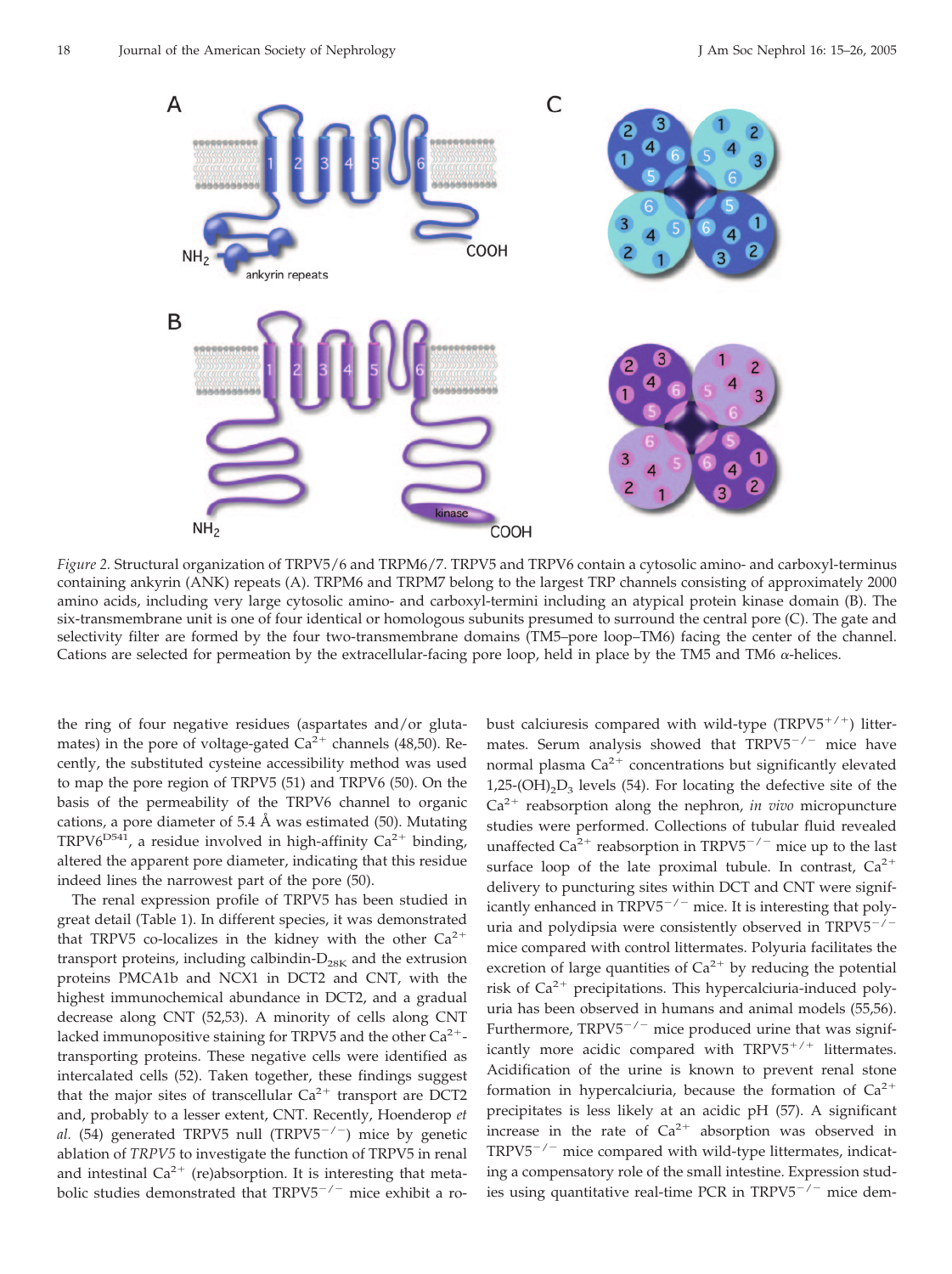|                     | <b>TRPV5</b>                                       | TRPV6                                                                                                                                                                                                                            | <b>TRPM6</b>                                   | TRPM7                                 | references                  |
|---------------------|----------------------------------------------------|----------------------------------------------------------------------------------------------------------------------------------------------------------------------------------------------------------------------------------|------------------------------------------------|---------------------------------------|-----------------------------|
| Expression          | Kidney (DCT2,CNT), bone,                           | Widely                                                                                                                                                                                                                           | Kidney (DCT), intestine                        | Widely                                | (28, 29, 38, 52,            |
| Localization        | Luminal membrane<br>intestine                      | Brushborder) membrane                                                                                                                                                                                                            | Luminal membrane                               | Membrane                              | (38,52,59,61)<br>59,61,103) |
| Structure           | Homo/heterotetramer                                | Homo/heterotetramer                                                                                                                                                                                                              | Homo/heteromultimer                            | Homo/heteromultimer                   | (66, 70, 83)                |
| Splice variants     | Not detected                                       | kb-cDNA in testis                                                                                                                                                                                                                | TRPM <sub>6a,b,c</sub>                         | Not detected                          | (63, 83)                    |
| Channel properties  | Inward rectifier                                   | Inward rectifier                                                                                                                                                                                                                 | Outward rectifier                              | Outward rectifier                     | (35,37,38,45,46,            |
|                     |                                                    |                                                                                                                                                                                                                                  |                                                |                                       | 79,82)                      |
| Selectivity         | $Ca^{2+} >> Mg^{2+}$                               | $Ca^{2+} >> > Mg^{2+}$                                                                                                                                                                                                           | $Mg^{2+} > Ca^{2+}$                            | $Mg^{2+} > Ca^{2+}$                   | (38, 45, 46, 79, 82)        |
|                     | Hormonal regulation $1,25-(OH)_2D_3$ PTH estradiol | $1,25-(OH)_{2}D_{3}$                                                                                                                                                                                                             | ₿                                              | g                                     | $(9-11, 14-16, 72,$         |
|                     | dietary $Ca^{2+}$                                  | estradiol dietary $Ca^{2+}$ androgen                                                                                                                                                                                             |                                                |                                       | 103,105)                    |
| Associated proteins | S100A10, 80KH                                      | S100A10, calmodulin                                                                                                                                                                                                              | g                                              |                                       | $(58,75 - 78)$              |
| Function            | $Ca2+$ reabsorption                                | $Ca2+$ absorption                                                                                                                                                                                                                | $Mg^{2+}$ (re)absorption                       | Cellular Mg <sup>2+</sup> homeostasis | (38,54,60,82,83)            |
| Malfunction         | Knockout mice: hypercalciuria,                     | Knockout mice: $Ca^{2+}$ malabsorption                                                                                                                                                                                           | Patient: hypomagnesemia Knockout cells: growth |                                       | (28, 29, 54, 60,            |
|                     | Ca <sup>2+</sup> hyperabsorption, low              | expression correlates with prostate                                                                                                                                                                                              | with secondary                                 | arrest of cells, lethality            | 62,63,82,83)                |
|                     | bone mineral density                               | carcinoma tumor grade                                                                                                                                                                                                            | hypocalciuria                                  |                                       |                             |
|                     |                                                    | "TRPV5/6 and TRPM6/7 share several features, including expression profiling, transport function of divalent ions, and structural organization. It is interesting that<br>one of the ion channel pairs is widely expressed (TRPV6 |                                                |                                       |                             |

(TRPV5 and TRPM6). Elusive information, such as the hormonal regulation of TRPM6/7; mouse knockout models of TRPV6, TRPM6, and TRPM7; and clinical consequences

to be addressed

malfunction needs

ð

(TRPV5 and TRPM6). Elusive information, such as the hormonal regulation of TRPM6/7; mouse knockout models of TRPV6, TRPM6, and TRPM7; and clinical consequences



*Figure 3.* Current-voltage relationship of TRP channels. Representative transmembrane currents in response to a voltage ramp (I–V relation) of TRPV5/6 and TRPM6/7 channels.

onstrated increased TRPV6 and calbindin- $D_{9K}$  levels in duodenum consistent with  $Ca^{2+}$  hyperabsorption.

Immunohistochemical studies indicated that TRPV6, originally cloned from duodenum, is localized to the brush-border membrane of the small intestine. In enterocytes, TRPV6 is coexpressed with calbindin- $D_{9K}$  and PMCA1b (58,59). It is interesting that Hediger and co-workers (60) studied the functional role of TRPV6 in  $Ca^{2+}$  absorption by inactivation of the mouse *TRPV6* gene. These TRPV6 null (TRPV6<sup>-/-</sup>) mice were placed on a  $\tilde{Ca}^{2+}$ -deficient diet and subsequently challenged in a  $45Ca^{2+}$  absorption assay. TRPV6<sup>-/-</sup> mice showed a consistent decrease in  $Ca^{2+}$  absorption over time. From these initial data, it was concluded that  $TRPV6^{-/-}$  mice show a significant  $Ca^{2+}$ malabsorption, suggesting that TRPV6 is indeed the rate-limiting step in 1,25-OH<sub>2</sub>D<sub>3</sub>-dependent Ca<sup>2+</sup> absorption (60). Recently, it was found that TRPV6 is expressed in the mouse kidney along the apical domain of the late portion of the DCT (DCT2) through inner medullary collecting duct (61). TRPV6 co-localizes with TRPV5 and the other  $Ca^{2+}$  transport proteins in DCT2, suggesting a role in  $Ca^{2+}$  reabsorption. In addition, the protein is detected in the intercalated cells and the inner medullary collecting duct that are not involved in transepithelial  $Ca^{2+}$  transport, pointing to additional functions of TRPV6. Thus, the precise role of this epithelial  $Ca^{2+}$  channel in kidney remains to be established, but given the widespread distribution of TRPV6 throughout the nephron segments, functions of TRPV6 could involve  $Ca^{2+}$  reabsorption,  $Ca^{2+}$  signaling, and others. Detailed characterization of the TRPV6<sup>-/-</sup> mice will address these important questions shortly. It is interesting that quantitative PCR measurements indicated that the mouse prostate contains high expression levels of TRPV6 (61). Although the exact function in this organ remains to be elucidated, previous reports have suggested that TRPV6 expression correlates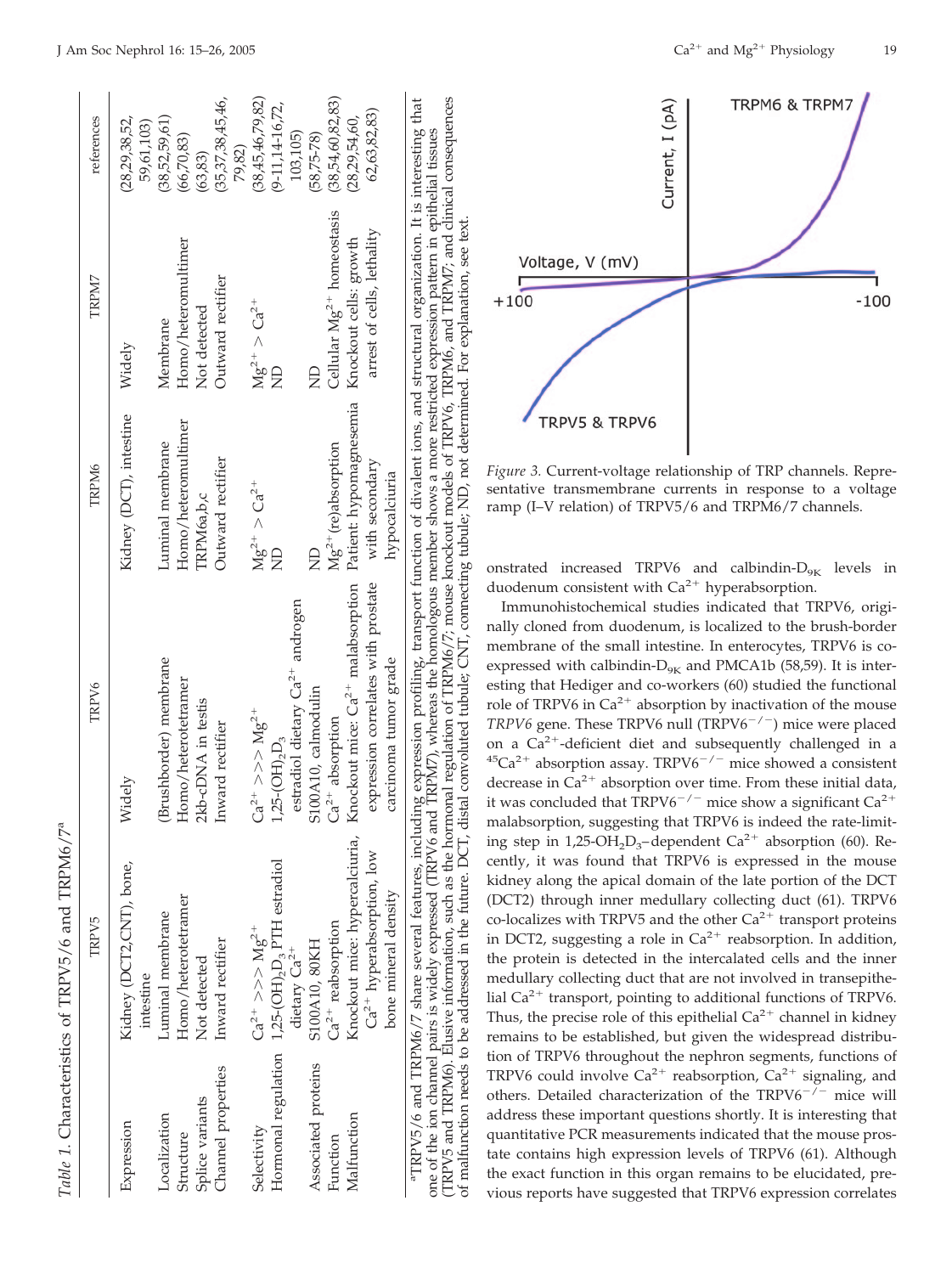with prostate carcinoma tumor grade (16,62,63). Together, these findings indicate that TRPV6 expression is associated with prostate cancer progression and, therefore, represents a prognostic marker and a promising target for new therapeutic strategies to treat advanced prostate cancer (63). TRPV5 and TRPV6 share several functional properties, including the permeation profile for monovalent and divalent cations, anomalous mole fraction behavior, and  $Ca^{2+}$ -dependent inactivation (47,64). However, detailed comparison of the amino- and carboxyltermini of the TRPV5 and TRPV6 channels illustrates significant differences, which may account for the unique electrophysiologic properties of these homologous channels (65). The initial inactivation is faster in TRPV6 compared with TRPV5, and the kinetic differences between  $Ca^{2+}$  and  $Ba^{2+}$  currents are more pronounced for TRPV6 than for TRPV5 (66,67). It is interesting that structural determinants of these functional dissimilarities are not located in either the amino- or carboxylterminus but in the TM2-TM3 linker (67). It is intriguing that TRPV5 has a 100-fold higher affinity for the potent channel blocker ruthenium red than TRPV6 (65). Physiologic consequences of these functional differences remain to be established and are of interest with respect to the structural organization of these channels (66). Cross-linking studies, co-immunoprecipitations, and molecular mass determination of TRPV5/6 complexes using sucrose gradient sedimentation showed that TRPV5 and TRPV6 form homo- and heterotetrameric channel complexes (Figure 2C). Hetero-oligomerization of TRPV5 and TRPV6 might influence the functional properties of the formed  $Ca<sup>2+</sup>$  channel complex. As TRPV5 and TRPV6 exhibit different channel kinetics with respect to  $Ca^{2+}$ -dependent inactivation and  $Ba^{2+}$  selectivity and sensitivity for the inhibitor ruthenium red, the influence of the heterotetramer composition on these channel properties was investigated. Concatemers that consisted of four TRPV5 and/or TRPV6 subunits that were configured in a head-to-tail manner were constructed. A different ratio of TRPV5 and TRPV6 subunits in these concatemers showed that the phenotype resembles the mixed properties of TRPV5 and TRPV6. An increased number of TRPV5 subunits in such a concatemer displayed more TRPV5-like properties, indicating that the stoichiometry of TRPV5/6 heterotetramers influences the channel properties (66). Consequently, regulation of the relative expression levels of TRPV5 and TRPV6 may be a mechanism to fine-tune the  $Ca^{2+}$  transport kinetics in TRPV5/6 – co-expressing tissues (68). It is interesting that Niemeyer and colleagues (69) identified the third ankyrin (ANK) repeat as being a stringent requirement for physical assembly of TRPV6 subunits. Deletion of this repeat or mutation of critical residues within this repeat renders nonfunctional channels that do not co-immunoprecipitate or form tetramers. It was proposed that the third ANK repeat initiates a molecular zippering process that proceeds past the fifth ANK repeat and creates an intracellular anchor that is necessary for functional subunit assembly (69).

Previous studies in animal and cell models demonstrated that TRPV5 and TRPV6 channels are tightly regulated at the transcriptional level by various hormones, including 1,25-  $(OH)_2D_3$ , estradiol, androgen, and also dietary  $Ca^{2+}$  intake,

which are described in detail (6,70). Recently, the effect of PTH was studied on the renal expression of TRPV5 (71). The parathyroid glands play a key role in maintaining the extracellular  $Ca<sup>2+</sup>$  concentration through their capacity to sense minute changes in the level of blood  $Ca^{2+}$  (4). Early studies using micropuncture and cell preparations demonstrated that PTH stimulates active  $Ca^{2+}$  reabsorption in the distal part of the nephron via a dual signaling mechanism involving protein kinase A– and protein kinase C–dependent processes (7,8,72,73). Preliminary studies demonstrated that parathyroidectomy in rats resulted in decreased serum PTH levels and hypocalcemia, which were accompanied by decreased levels of TRPV5, calbindin- $D_{28K}$ , and NCX1. Supplementation with PTH restored serum  $Ca^{2+}$  concentrations and abundance of these  $Ca<sup>2+</sup>$  transporters in kidney. These data suggest that long-term treatment with PTH affects renal  $Ca^{2+}$  handling through the regulation of the expression of the  $Ca^{2+}$  transport proteins, including TRPV5 (71). Promoter analysis should reveal the molecular mechanism of this PTH-mediated increase in TRPV5 expression. In addition, several regulatory proteins that interact with TRPV5 and/or TRPV6 have been identified, including calmodulin (74 –76), S100A10-annexin 2 (58), and 80K-H (77) (Table 1). These newly identified associated proteins have facilitated the elucidation of important molecular pathways modulating transport activity. Calmodulin and 80K-H both have been implicated as  $Ca^{2+}$  sensors. Disturbance of the EF-hand structures in these proteins directly affects TRPV5/6 channel activity. Interaction of TRPV5/6 with the S100A10-annexin 2 complex is critical for trafficking of these epithelial  $Ca^{2+}$  channels toward the plasma membrane.

#### *TRPM6 and TRPM7*

TRPM6 is a protein of approximately 2000 amino acids encoded by a large gene that contains 39 exons (28,29,33). TRPM6 shows approximately 50% sequence homology with TRPM7, which forms a  $Ca^{2+}$ - and  $Mg^{2+}$ -permeable cation channel (38). Unlike other members of the TRP family, TRPM6 and TRPM7 contain long carboxyl-terminal domains with similarity to the -kinases (Figure 2B) (35). The combination of channel and enzyme domains in TRPM6 and TRPM7 is unique among known ion channels and raises intriguing questions concerning the function of the enzymatic domains and physiologic role of these chanzymes. The identification of TRPM6 as the gene mutated in HSH represents the first case in which a human disorder has been attributed to a channel kinase. However, the precise function of this kinase domain remains to be established. To date, TRPM7 regulation has received most of the attention. TRPM7 is ubiquitously expressed and implicated in cellular  $Mg^{2+}$  homeostasis, whereas TRPM6 has a more restricted expression pattern predominantly present in absorbing epithelia (28,29,38). Although in HSH the defect at the level of the intestine is established, there is also evidence for impaired renal  $Mg^{2+}$  reabsorption (28,32). The renal expression of TRPM6, in addition to the renal leak in patients with HSH, stresses the potential important role of TRPM6 in renal  $Mg^{2+}$ reabsorption. In kidney, TRPM6 is expressed in DCT, known as the main site of active transcellular  $Mg^{2+}$  reabsorption along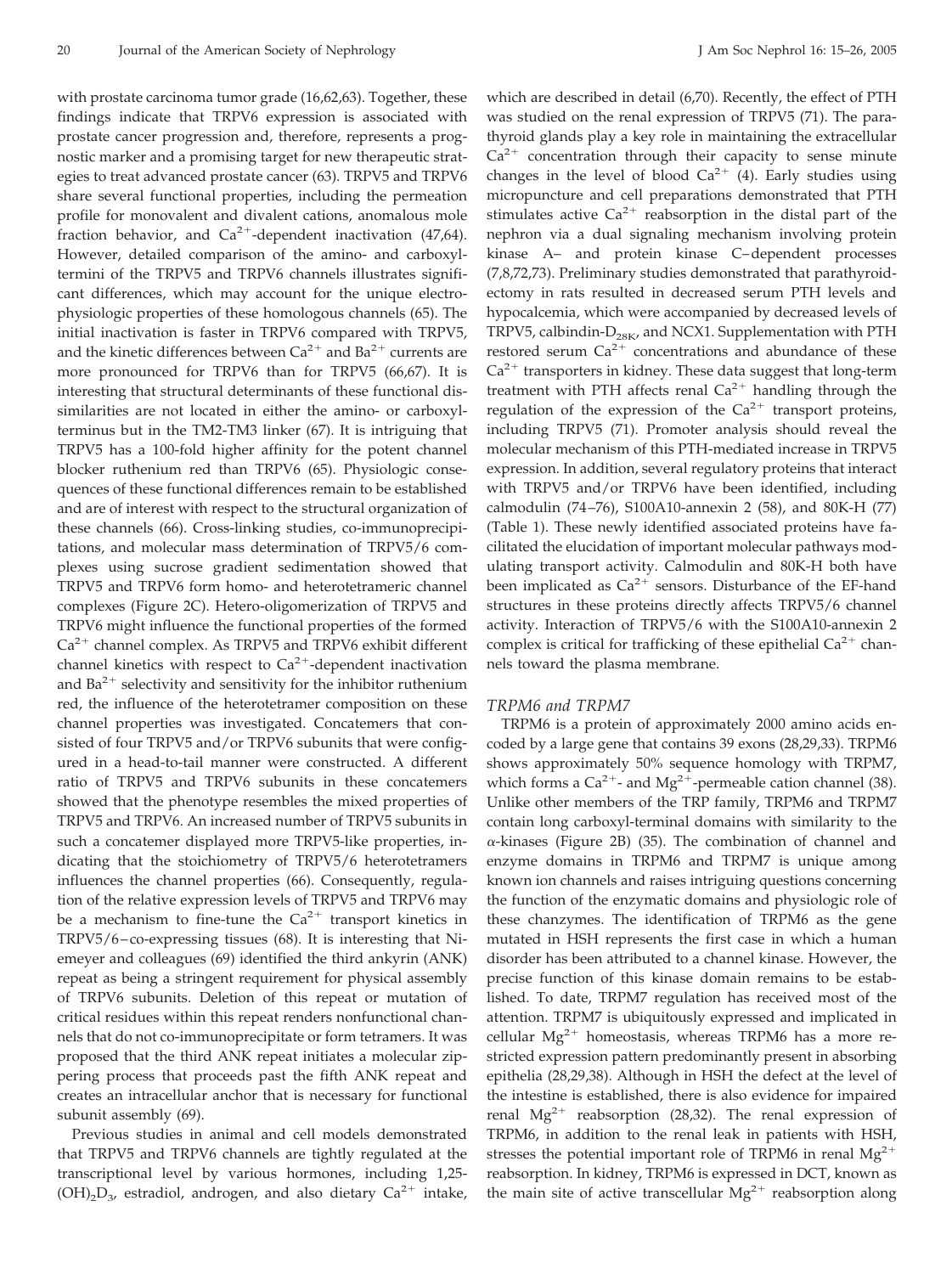the nephron (38). In line with the expected function of being the gatekeeper of  $Mg^{2+}$  influx, TRPM6 was predominantly localized along the apical membrane of these immunopositive tubules. Immunohistochemical studies of TRPM6 and NCC, which were used as specific markers for DCT, indicated a complete co-localization of these transport proteins in the kidney (38). Until now, specific  $Mg^{2+}$ -binding proteins have not been identified, but it is interesting to mention that the  $Ca^{2+}$ binding proteins parvalbumin and calbindins also bind  $Mg^{2+}$ (78). Importantly, TRPM6 co-localized with parvalbumin in DCT1 and with calbindin- $D_{28K}$  in DCT2 (38). In addition to the DCT segment, Schlingmann *et al.* (28,38) reported the presence of TRPM6 mRNA by nephron segment–specific PCR analysis in the proximal tubule, which was not confirmed by immunohistochemistry. In small intestine, absorptive epithelial cells stained positively for TRPM6 detected by *in situ* hybridization and immunohistochemistry (28,38). In these cells, TRPM6 was localized along the brush-border membrane (38).

To functionally characterize TRPM6, the protein was heterogeneously expressed in HEK293 cells. TRPM6-transfected HEK293 cells perfused with an extracellular solution that contained 1 mM  $Mg^{2+}$  or  $Ca^{2+}$  exhibited characteristic outwardly rectifying currents upon establishment of the whole-cell configuration as was demonstrated for TRPM7 (Figure 3) (37,38,79). It is intriguing that at physiologic membrane potentials of the DCT cell  $(-80 \text{ mV})$ , small but significant inward currents were observed in TRPM6-expressing HEK293 cells with all tested divalent cations as the sole charge carrier. However, mutations in TRPM6 are linked directly to HSH, emphasizing that this channel is an essential component of the epithelial  $Mg^{2+}$  uptake machinery. It is possible that the TRPM6mediated  $Mg^{2+}$  inward current is more pronounced in native DCT and intestinal cells as a result of specific co-factors, such as intracellular  $Mg^{2+}$  buffers, that are missing in overexpression systems such as HEK293 cells.

The unique permeation rank order determined from the inward current amplitude at  $-80$  mV was comparable to TRPM7  $(Ba^{2+} \geq Ni^{2+} > Mg^{2+} > Ca^{2+})$  (35,38). Experiments using the  $Mg^{2+}$ -sensitive radiometric fluorescent dye Magfura-2 demonstrated a coherent relationship between the applied extracellular Mg<sup>2+</sup> concentration and the measured intracellular Mg<sup>2+</sup> level in TRPM6-expressing cells. Intracellular  $Mg^{2+}$  was elevated further when the plasma membrane was hyperpolarized to the physiologic level of  $-80$  mV, consistent with influx through the TRPM6 channel. For evaluating the effect of intracellular  $Mg^{2+}$  on TRPM6 activity, the  $Mg^{2+}$  concentration was altered directly in a spatially uniform manner using flash photolysis of the photolabile  $Mg^{2+}$  chelator DM-nitrophen. Elevation of intracellular  $Mg^{2+}$  by a flash of ultraviolet light reduced the TRPM6-induced current, indicating that the channel is regulated by the intracellular concentration of this ion. Likewise, TRPM7 channel activity is strongly suppressed by  $Mg^{2+}$ -ATP concentrations in the millimolar range (37,80). Kozak and Cahalan (81) demonstrated that internal  $Mg^{2+}$  rather than ATP inhibits channel activity.

Micropuncture studies have demonstrated that the luminal concentration of free  $Mg^{2+}$  in DCT ranges from 0.2 to 0.7 mM

(1). Because the  $Ca^{2+}$  concentration is in the millimolar range, the apical  $Mg^{2+}$  influx pathway should exhibit a higher affinity for  $Mg^{2+}$  than for  $Ca^{2+}$ . It is interesting that dose-response curves for the Na<sup>+</sup> current block at  $-80$  mV indicated four times higher  $K_D$  values for  $Ca^{2+}$  compared with  $Mg^{2+}$  (38). These data suggest that the pore of the TRPM6 has a higher affinity for  $Mg^{2+}$  than for  $Ca^{2+}$ . In this way, TRPM6 comprises a unique channel because all known  $Ca^{2+}$ -permeable channels, including members of the TRP superfamily, generally display a 10 to 1000 times lower affinity for  $Mg^{2+}$  than for  $Ca^{2+}$ . It is interesting that HEK293 cells transfected with the TRPM6 mutants identified in HSH patients (TRPM6<sup>Ser590X</sup> and TRPM6<sup>Arg736fsX737</sup>) displayed currents with similar amplitude and activation kinetics as nontransfected HEK293 cells, indicating that these mutant proteins are nonfunctional, in line with the postulated function of TRPM6 being  $Mg^{2+}$  influx step in epithelial  $Mg^{2+}$  transport (38). The observation that TRPM7 conducts  $Mg^{2+}$  and is required for cell viability suggested that the TRPM7-mediated  $Mg^{2+}$  influx is essential for cellular  $Mg^{2+}$ homeostasis rather than the extracellular  $Mg^{2+}$  homeostasis (37). It is interesting that Schmitz *et al.* (82) demonstrated that  $Mg^{2+}$  supplementation of cells that lack TRPM7 expression rescued growth arrest and cell lethality that was caused by TRPM7 inactivation (Table 1). Although TRPM7 is permeable for  $Ca^{2+}$ , as well as trace divalents such as  $Zn^{2+}$ , Ni<sup>2+</sup>, Ba<sup>2+</sup>, and  $Co<sup>2+</sup>$ , supplementation with these cations was ineffective, indicating the specific effect of  $Mg^{2+}$  on these cellular processes.

Recently, it was postulated that TRPM6 requires assembly with TRPM7 to form functional channel complexes in the plasma membrane and that disruption of multimer formation by a mutated TRPM6 variant, TRPM6<sup>S141L</sup>, results in HSH (83). In this study, TRPM6<sup>S141L</sup> was not directed to the cell surface by TRPM7 and failed to interact with the coexpressed TRPM7. Remarkably, in contrast to TRPM7, Gudermann and co-workers (83) found that TRPM6 expression in *Xenopus* oocytes and HEK293 cells did not entail significant ion currents. In contrast, Voets *et al.* (38) measured significantly larger currents in TRPM6-transfected HEK293 cells compared with control cells. An explanation for this discrepancy might be the existence of specific TRPM6 splice variants with different functional properties. Chubanov *et al.* (83) demonstrated that 5' rapid amplification of cDNA ends revealed three short alternative 5' exons, called 1A, 1B, and 1C, that were found to be individually spliced onto exon 2, suggesting that the TRPM6 gene harbors a promoter with alternative transcription start sites. These cDNA have been named accordingly TRPM6a, TRPM6b, and TRPM6c, and additional functional measurements are needed to explain possible biophysical differences.

A key question concerns the nature of mechanisms underlying the activation and regulation of TRPM6 and TRPM7. In particular, what is the function of the atypical protein  $\alpha$ -kinase domain located in the carboxyl terminus?  $\alpha$ -Kinases are a recently discovered family of proteins that have no detectable sequence homology to conventional protein kinases (84). To characterize the TRPM7 kinase activity *in vitro*, we performed studies in which the catalytic domain was expressed in bacteria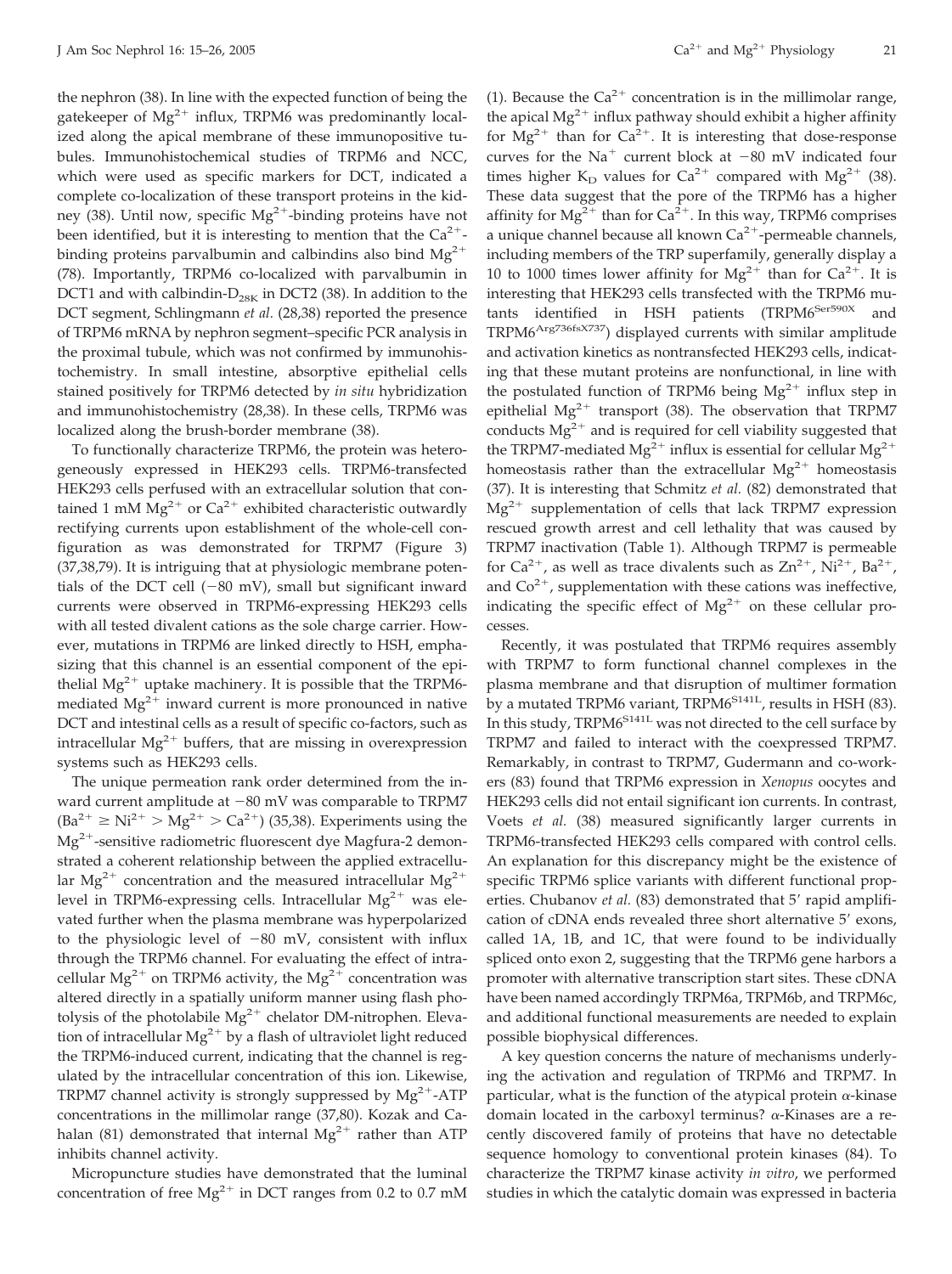(85). This kinase is able to undergo autophosphorylation and to phosphorylate substrates such as myelin basic protein and histone H3 on serine and threonine residues. The kinase is specific for ATP and requires  $Mg^{2+}$  or  $Mn^{2+}$  for optimal activity. Clapham and co-workers (35) found that kinase activity is necessary for TRPM7 channel function. Although kinases have long been known to modulate ion channels, TRPM7 is unusual in that the channel has its own kinase. Future studies will address the question of whether the kinase, present in TRPM6 and TRPM7, has specific cellular targets that might modulate ion channel activity and, therefore, the  $Mg^{2+}$  balance.

# **Mutual Disturbance of the Ca2 and Mg2 Balance**

A tight coupling of the  $Ca^{2+}$  and  $Mg^{2+}$  balance is frequently observed in patients and animal models (86,87). In hypomagnesemia with secondary hypocalcemia, Simon *et al.* (21) proposed that paracellin-1 is involved in controlling both the  $Ca^{2+}$  and  $Mg^{2+}$  permeability of the paracellular pathway in TAL. Immunolocalization studies demonstrated that this tight junction protein is expressed in TAL. Defective paracellular  $Ca^{2+}$  and  $Mg^{2+}$  absorption by inactive paracellin-1 explains the observed hypomagnesemia and hypercalciuria in patients with HHN (Table 2).

Mutations in the  $Ca^{2+}$ -sensing receptor (CaSR) are also associated with disturbed  $Mg^{2+}$  handling (Table 2). Mutations in this receptor are identified in autosomal dominant hypoparathyroidism, which is characterized by hypercalcemia and hypocalciuria (88). Hypomagnesemia is observed in up to half of the patients (89). Mutations in the parathyroid and kidney CaSR result in a lower set point for plasma  $Ca^{2+}$  and  $Mg^{2+}$  on PTH secretion (86). Consequently, renal  $Ca^{2+}$  and  $Mg^{2+}$  reabsorption is suppressed, and the disease is characterized by inappropriately low serum PTH and increased  $Ca^{2+}$  and  $Mg^{2+}$  excretion. Furthermore, mutations in CaSR were identified in patients with hypercalcemic disorders of familial benign (hypocalciuric) hypercalcemia and neonatal severe primary hyperparathyroidism (90). Inactivation of the CaSR likely leads to inappropriate reabsorption of  $Ca^{2+}$  and  $Mg^{2+}$  in the TAL (91) and  $Mg^{2+}$ transport in DCT (92). Therefore, renal excretion of  $Ca^{2+}$  and  $Mg^{2+}$  is reduced, which leads to hypercalcemia and in some cases hypermagnesemia (93). It should be noted that the CaSR plays a role in controlling renal  $Ca^{2+}$  and  $Mg^{2+}$  secretion independent of its role in regulating PTH release. Recent studies using double knockout mice for CaSR and PTH showed a much wider range of values for serum  $Ca^{2+}$  and renal excretion of  $Ca^{2+}$  than those in control (PTH<sup>-/-</sup>) littermates, despite the absence of any circulating PTH (94,95).

Patients with mutations in TRPM6, the  $\gamma$ -subunit of the Na<sup>+</sup>- $K^+$ -ATPase, or NCC exhibit besides hypomagnesemia also hypocalciuria (Table 2). Expression of these affected genes is restricted to the DCT. However, an interaction between transcellular  $Ca^{2+}$  and  $Mg^{2+}$  pathways in the distal part of the nephron is still unclear. There is limited overlap in expression between the  $Ca^{2+}$  transport proteins and TRPM6,  $\gamma$ -subunit, or NCC (38,53,96). It is interesting that hypocalcemia in HSH patients can be corrected only by administration of high dietary  $Mg^{2+}$  content. Several studies reported that normalization of

| Table 2. Inherited disorders with mutual disturbance in $Ca^{2+}$ and $Mg^{2+}$ balance <sup>a</sup> |                 |                                                                   |                                |                                     |
|------------------------------------------------------------------------------------------------------|-----------------|-------------------------------------------------------------------|--------------------------------|-------------------------------------|
|                                                                                                      |                 |                                                                   |                                | $Ca^{2+}$ and $Mg^{2+}$ Homeostasis |
|                                                                                                      | Location Defect | Affected Gene/Transporter                                         | $Ca2+$ Disturbance             | $Mg^{2+}$ Disturbance               |
| Hypomagnesemia with hypercalciuria and<br>nephrocalcinosis                                           | TAL             | CLDN16, paracellin 1                                              | Hypercalciuria                 | Hypomagnesemia                      |
| Autosomal dominant hypoparathyroidism                                                                | TAL, DCT        | CASR, CaSR                                                        | Hypocalciuria                  | Hypermagnesemia                     |
| Hypomagnesemia with secondary<br>hypercalciuria                                                      | DCT             | TRPM6, TRPM6                                                      | hypercalcemia<br>Hypocalciuria | Hypomagnesemia                      |
| Isolated dominant hypomagnesemia<br>Gitelman syndrome                                                | DCT<br>DCT      | y-subunit Na <sup>+</sup> -K <sup>+</sup> -ATPase<br>SLC12A3, NCC | Hypocalciuria<br>Hypocalciuria | Hypomagnesemia<br>Hypomagnesemia    |
|                                                                                                      |                 |                                                                   |                                |                                     |

aTAL, thick ascending loop; NCC, sodium chloride co-transporter. <sup>a</sup>TAL, thick ascending loop; NCC, sodium chloride co-transporter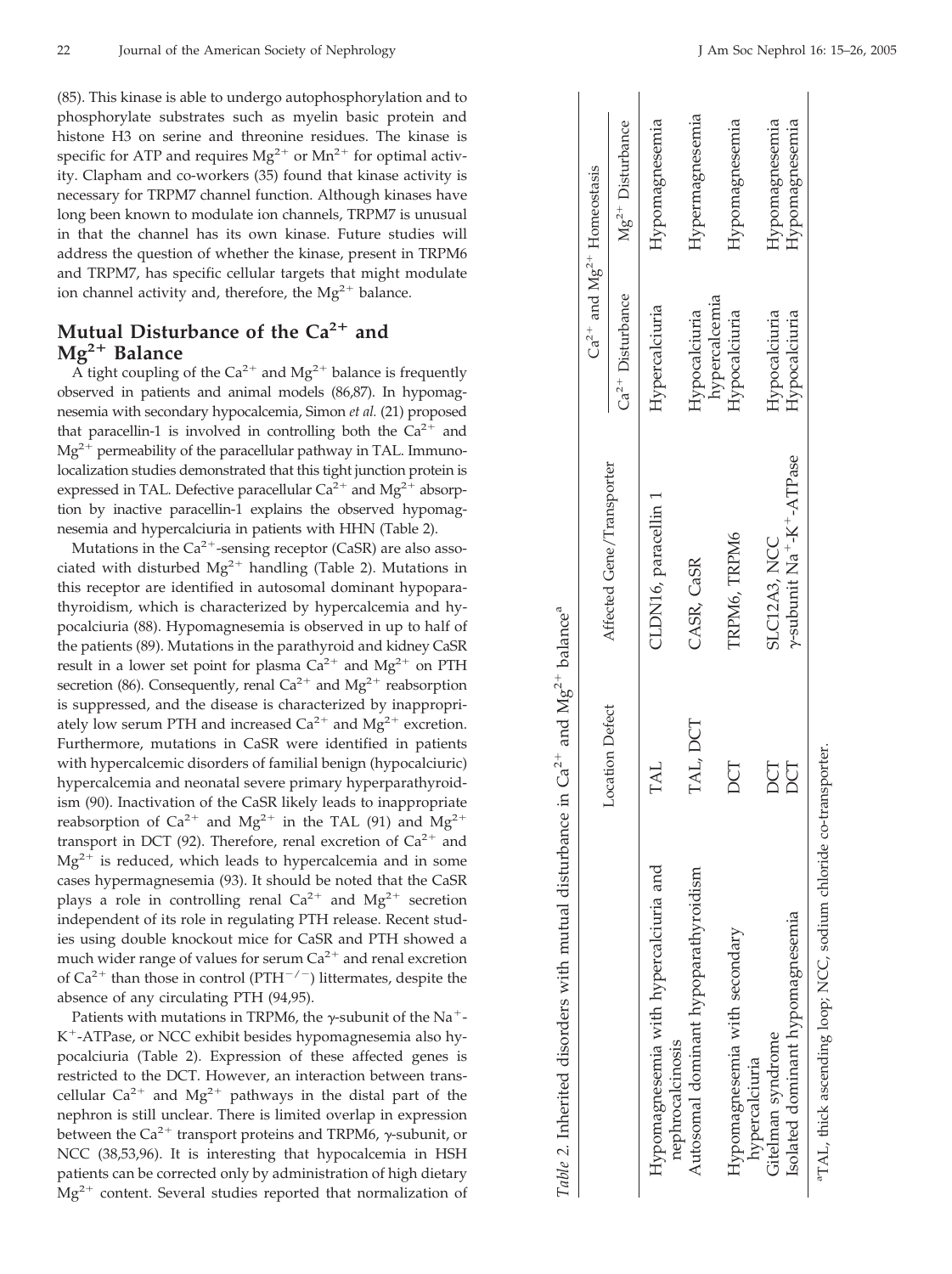the hypomagnesemia by dietary supplementation resulted in a prompt release of PTH and subsequent correction of the hypocalcemia (97–99). These findings suggest that hypocalcemia in HSH is caused by a disturbance in PTH-mediated  $Ca^{2+}$ reabsorption. The factors that determine whether  $Mg^{2+}$  deficiency will result in inhibition of PTH release, a lack of response of the bone to PTH, or both remain to be clarified.

Gitelman syndrome in adults is characterized by consistent hypomagnesemia, hypocalciuria, and hypokalemic metabolic alkalosis (Table 2). The affected NCC gene results in loss of normal thiazide function, and the phenotype is identical to patients with chronic use of thiazide diuretics. Likewise, hypocalciuria is observed when animals receive long-term treatment with thiazides (100). Recently, it was postulated that thiazides induce hypovolemia, which stimulates proximal electrolyte reabsorption, explaining the observed hypocalciuria (100). This finding is in line with the observation that thiazide exposure leads to structural degeneration of DCT, resulting in downregulation of  $Ca^{2+}$  transport proteins, arguing an increased transcellular  $Ca^{2+}$  transport in this segment (100,101). This increased rate of apoptosis might reduce the absorptive surface area of the DCT in general and, therefore, could explain the observed hypomagnesemia.

Furthermore, mutations in the  $\gamma$ -subunit of Na<sup>+</sup>-K<sup>+</sup>-ATPase are the cause of IDH (Table 2). A cell model that hypothesized that the mutated  $\gamma$ -subunit manipulates the activity of the  $Na^+$ ,K<sup>+</sup>-ATPase by disturbing routing of the total protein complex to the plasma membrane has been proposed (25). As a consequence, the reduced intracellular  $K^+$  concentration, increased intracellular  $Na<sup>+</sup>$  concentration, or depolarization of the membrane may subsequently lead to reduced  $Mg^{2+}$  influx through the apical TRPM6 channel, resulting in  $Mg^{2+}$  wasting (25). However, the exact molecular mechanism of decreased  $Mg^{2+}$  reabsorption and the associated hypocalciuria remains to be elucidated.

Taken together, many diseases in which  $Ca^{2+}$  and  $Mg^{2+}$ disturbances are linked have been reported (Table 2). In some cases, there is an explanation for the mutual disorder in  $Ca^{2+}$ and  $Mg^{2+}$  handling, but in the majority of the diseases, the origin of this coupling is still unclear. Particularly, the limited overlap between the  $Ca^{2+}$  transport (DCT2-CNT) and  $Mg^{2+}$ transport (DCT1-DCT2) machinery indicated that additional mechanisms might be involved.

#### **Research Directions**

This review has focused on the identification, function, and regulation of the  $Ca^{2+}$  and  $Mg^{2+}$  transport proteins. In the past few years, significant advances were achieved in our knowledge about the maintenance of the  $Ca^{2+}$  and  $Mg^{2+}$  balance. The identification of the epithelial  $Ca^{2+}$  (TRPV5 and TRPV6) and  $Mg^{2+}$  (TRPM6 and TRPM7) channels provided insight in a new molecular concept of  $Ca^{2+}$  and  $Mg^{2+}$  influx in specialized epithelia and other cell systems in which these channels facilitate  $Ca^{2+}$  and  $Mg^{2+}$  transport. There are striking similarities between the characteristics of the TRPV5/6 and TRPM6/7 channel pairs, such as expression profiling, structural organization, and function with respect to the maintenance the  $Ca^{2+}$ 

and  $Mg^{2+}$  balance (Table 1). To date, several studies have focused on the regulation of TRPV5 and TRPV6, whereas many questions remain to be investigated for TRPM6 and TRPM7. For instance, the hormonal regulation of these  $Mg^{2+}$  channels has not been studied yet. The next step is to clarify the cellular events in epithelial  $Ca^{2+}$  and  $Mg^{2+}$  transport. For instance, the mechanisms by the DCT cells to sense the extracellular  $Ca^{2+}$ and  $Mg^{2+}$  concentration and appropriately adapt the transport rates are fertile areas for future research. The continued use of molecular and cell physiologic techniques to probe the constitutive and congenital disturbances of  $Ca^{2+}$  and  $Mg^{2+}$  metabolism will increase further our understanding of renal electrolyte transport and provide new insights into the way in which renal diseases are diagnosed and managed.

#### **Acknowledgments**

This work was supported by the Dutch Organization of Scientific Research (Zon-Mw 016.006.001, Zon-Mw 902.18.298, NWO-ALW 810.38.004, NWO-ALW 805-09.042, NWO-ALW 814-02.001, NWO 812- 08.002), the Stomach Liver Intestine Foundation (MWO 03-19), Human Frontiers Science Program (RGP32/2004), and the Dutch Kidney Foundation (C10.1881 and C03.6017).

#### **References**

- 1. Dai LJ, Ritchie G, Kerstan D, Kang HS, Cole DE, Quamme GA: Magnesium transport in the renal distal convoluted tubule. *Physiol Rev* 81: 51– 84, 2001
- 2. Hoenderop JG, Nilius B, Bindels RJ: Molecular mechanism of active Ca<sup>2+</sup> reabsorption in the distal nephron. *Annu Rev Physiol* 64: 529 –549, 2002
- 3. Brown EM, Gamba G, Riccardi D, Lombardi M, Butters R, Kifor O, Sun A, Hediger MA, Lytton J, Hebert SC: Cloning and characterization of an extracellular  $Ca^{2+}$ -sensing receptor from bovine parathyroid. *Nature* 366: 575–580, 1993
- 4. Brown EM, MacLeod RJ: Extracellular calcium sensing and extracellular calcium signaling. *Physiol Rev* 81: 239 –297, 2001
- 5. Suki WN: Calcium transport in the nephron. *Am J Physiol (Lond)* 237: F1–F6, 1979
- 6. Hoenderop JG, Nilius B, Bindels RJ: Molecular mechanisms of active  $Ca^{2+}$  reabsorption in the distal nephron. *Annu Rev Physiol* 64: 529 –549, 2002
- 7. Bindels RJ, Hartog A, Timmermans J, Van Os CH: Active  $Ca<sup>2+</sup>$  transport in primary cultures of rabbit kidney CCD: Stimulation by 1,25-dihydroxyvitamin D<sub>3</sub> and PTH. Am *J Physiol (Lond)* 261: F799 –F807, 1991
- 8. Friedman PA, Coutermarsh BA, Kennedy SM, Gesek FA: Parathyroid hormone stimulation of calcium transport is mediated by dual signaling mechanisms involving protein kinase A and protein kinase C. *Endocrinology* 137: 13–20, 1996
- 9. Van Cromphaut SJ, Dewerchin M, Hoenderop JG, Stockmans I, Van Herck E, Kato S, Bindels RJ, Collen D, Carmeliet P, Bouillon R, Carmeliet G: Duodenal calcium absorption in vitamin D receptor-knockout mice: Functional and molecular aspects. *Proc Natl Acad Sci U S A* 98: 13324 – 13329, 2001
- 10. Hoenderop JG, Dardenne O, van Abel M, van der Kemp AW, Van Os CH, St-Arnaud R, Bindels RJ: Modulation of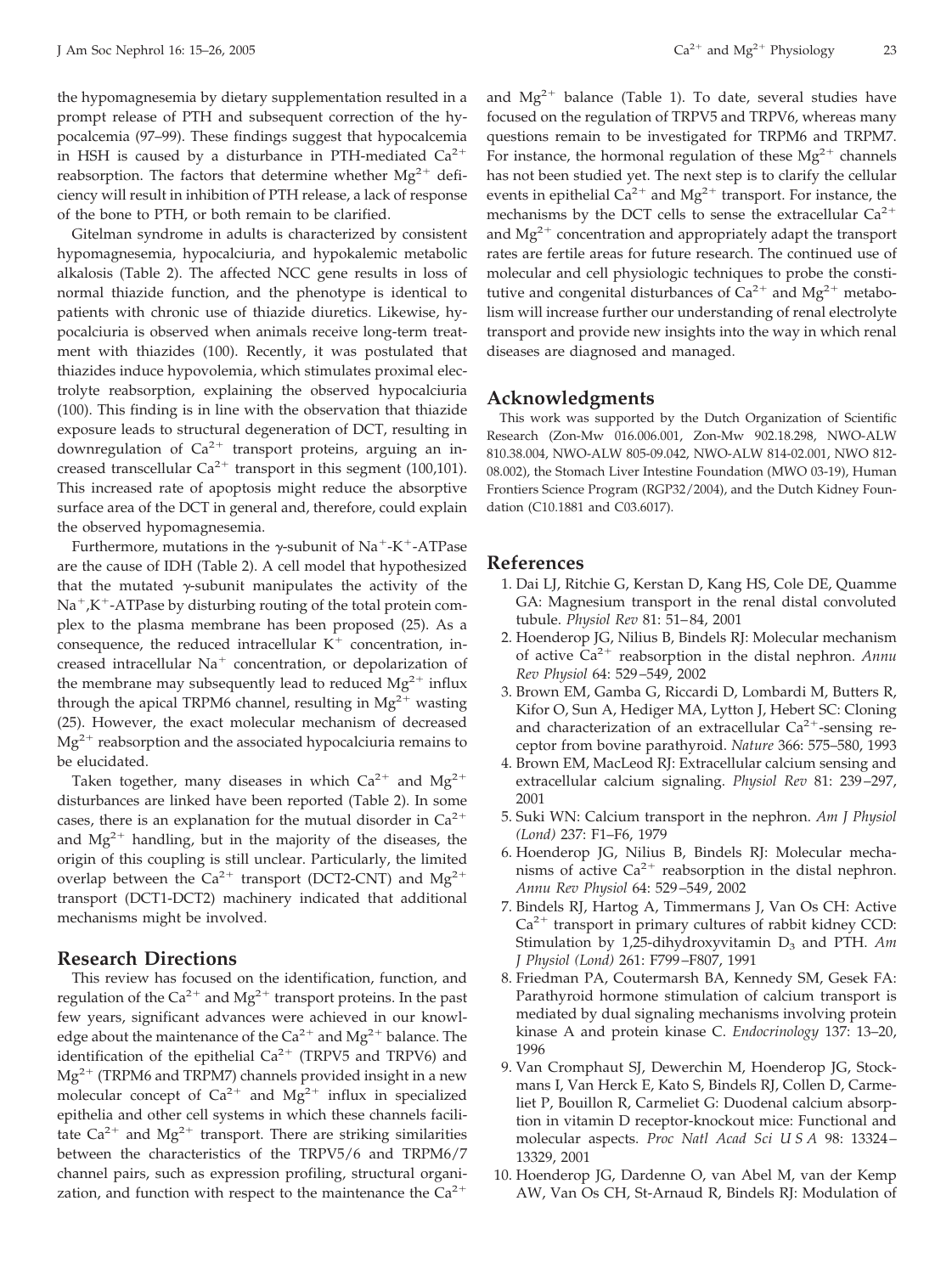renal Ca<sup>2+</sup> transport protein genes by dietary Ca<sup>2+</sup> and 1,25-dihydroxyvitamin D<sub>3</sub> in 25-hydroxyvitamin D<sub>3</sub>-1 $\alpha$ hydroxylase knockout mice. *FASEB J* 16: 1398 –1406, 2002

- 11. Hoenderop JG, Muller D, Van Der Kemp AW, Hartog A, Suzuki M, Ishibashi K, Imai M, Sweep F, Willems PH, Van Os CH, Bindels RJ: Calcitriol controls the epithelial calcium channel in kidney. *J Am Soc Nephrol* 12: 1342–1349, 2001
- 12. Friedman PA, Gesek FA: Vitamin  $D_3$  accelerates PTHdependent calcium transport in distal convoluted tubule cells. *Am J Physiol (Lond)* 265: F300 –F308, 1993
- 13. Gesek FA, Friedman PA: Calcitonin stimulates calcium transport in distal convoluted tubule cells. *Am J Physiol (Lond)* 264: F744 –F751, 1993
- 14. Van Abel M, Hoenderop JG, Dardenne O, St Arnaud R, Van Os CH, Van Leeuwen HJ, Bindels RJ: 1,25-dihydroxyvitamin  $D_3$ -independent stimulatory effect of estrogen on the expression of ECaC1 in the kidney. *J Am Soc Nephrol* 13: 2102–2109, 2002
- 15. Van Cromphaut SJ, Rummens K, Stockmans I, Van Herck E, Dijcks FA, Ederveen AG, Carmeliet P, Verhaeghe J, Bouillon R, Carmeliet G: Intestinal calcium transporter genes are upregulated by estrogens and the reproductive cycle through vitamin D receptor-independent mechanisms. *J Bone Miner Res* 18: 1725–1736, 2003
- 16. Peng JB, Zhuang L, Berger UV, Adam RM, Williams BJ, Brown EM, Hediger MA, Freeman MR: CaT1 expression correlates with tumor grade in prostate cancer. *Biochem Biophys Res Commun* 282: 729 –734, 2001
- 17. Quamme GA, Dirks JH: Magnesium transport in the nephron. *Am J Physiol (Lond)* 239: F393–F401, 1980
- 18. Quamme GA, Dirks JH: Intraluminal and contraluminal magnesium on magnesium and calcium transfer in the rat nephron. *Am J Physiol (Lond)* 238: F187–F198, 1980
- 19. Hoenderop JG, van der Kemp AW, Hartog A, van de Graaf SF, van Os CH, Willems PH, Bindels RJ: Molecular identification of the apical  $Ca^{2+}$  channel in 1, 25-dihydroxyvitamin D3-responsive epithelia. *J Biol Chem* 274: 8375– 8378, 1999
- 20. Peng JB, Chen XZ, Berger UV, Vassilev PM, Tsukaguchi H, Brown EM, Hediger MA: Molecular cloning and characterization of a channel-like transporter mediating intestinal calcium absorption. *J Biol Chem* 274: 22739 –22746, 1999
- 21. Simon DB, Lu Y, Choate KA, Velazquez H, Al-Sabban E, Praga M, Casari G, Bettinelli A, Colussi G, Rodriguez-Soriano J, McCredie D, Milford D, Sanjad S, Lifton RP: Paracellin-1, a renal tight junction protein required for paracellular Mg<sup>2+</sup> resorption. *Science* 285: 103-106, 1999
- 22. Manz F, Scharer K, Janka P, Lombeck J: Renal magnesium wasting, incomplete tubular acidosis, hypercalciuria and nephrocalcinosis in siblings. *Eur J Pediatr* 128: 67–79, 1978
- 23. Nicholson JC, Jones CL, Powell HR, Walker RG, McCredie DA: Familial hypomagnesaemia— hypercalciuria leading to end-stage renal failure. *Pediatr Nephrol* 9: 74 –76, 1995
- 24. Torralbo A, Pina E, Portoles J, Sanchez-Fructuoso A, Barrientos A: Renal magnesium wasting with hypercalciuria, nephrocalcinosis and ocular disorders. *Nephron* 69: 472– 475, 1995
- 25. Meij IC, Koenderink JB, van Bokhoven H, Assink KF, Groenestege WT, de Pont JJ, Bindels RJ, Monnens LA, van den Heuvel LP, Knoers NV: Dominant isolated renal magnesium loss is caused by misrouting of the  $Na^+, K^-\text{ATPase}$ gamma-subunit. *Nat Genet* 26: 265–266, 2000
- 26. Simon DB, Nelson-Williams C, Bia MJ, Ellison D, Karet FE, Molina AM, Vaara I, Iwata F, Cushner HM, Koolen M, Gainza FJ, Gitleman HJ, Lifton RP: Gitelman's variant of Bartter's syndrome, inherited hypokalaemic alkalosis, is caused by mutations in the thiazide-sensitive Na-Cl cotransporter. *Nat Genet* 12: 24 –30, 1996
- 27. Walder RY, Shalev H, Brennan TM, Carmi R, Elbedour K, Scott DA, Hanauer A, Mark AL, Patil S, Stone EM, Sheffield VC: Familial hypomagnesemia maps to chromosome 9q, not to the X chromosome: Genetic linkage mapping and analysis of a balanced translocation breakpoint. *Hum Mol Genet* 6: 1491–1497, 1997
- 28. Schlingmann KP, Weber S, Peters M, Niemann Nejsum L, Vitzthum H, Klingel K, Kratz M, Haddad E, Ristoff E, Dinour D, Syrrou M, Nielsen S, Sassen M, Waldegger S, Seyberth HW, Konrad M: Hypomagnesemia with secondary hypocalcemia is caused by mutations in TRPM6, a new member of the TRPM gene family. *Nat Genet* 31: 166 –170, 2002
- 29. Walder RY, Landau D, Meyer P, Shalev H, Tsolia M, Borochowitz Z, Boettger MB, Beck GE, Englehardt RK, Carmi R, Sheffield VC: Mutation of TRPM6 causes familial hypomagnesemia with secondary hypocalcemia. *Nat Genet* 31: 171–174, 2002
- 30. Paunier L, Radde IC, Kooh SW, Conen PE, Fraser D: Primary hypomagnesemia with secondary hypocalcemia in an infant. *Pediatrics* 41: 385– 402, 1968
- 31. Shalev H, Phillip M, Galil A, Carmi R, Landau D: Clinical presentation and outcome in primary familial hypomagnesaemia. *Arch Intern Med* 78: 127–130, 1998
- 32. Matzkin H, Lotan D, Boichis H: Primary hypomagnesemia with a probable double magnesium transport defect. *Nephron* 52: 83– 86, 1989
- 33. Clapham DE, Runnels LW, Strubing C: The TRP ion channel family. *Nat Rev Neurosci* 2: 387–396, 2001
- 34. Montell C, Birnbaumer L, Flockerzi V, Bindels RJ, Bruford EA, Caterina MJ, Clapham D, Harteneck C, Heller S, Julius D, Kojima I, Mori Y, Penner R, Prawitt D, Scharenberg AM, Schultz G, Shimizu S, Zhu MX: A unified nomenclature for the superfamily of TRP cation channels. *Mol Cell* 9: 229 – 231, 2002
- 35. Runnels LW, Yue L, Clapham DE: TRP-PLIK, a bifunctional protein with kinase and ion channel activities. *Science* 291: 1043–1047, 2001
- 36. Montell C:  $Mg^{2+}$  homeostasis: The  $Mg^{2+}$ nificent TRPM chanzymes. *Curr Biol* 13: R799 –R801, 2003
- 37. Nadler MJ, Hermosura MC, Inabe K, Perraud AL, Zhu Q, Stokes AJ, Kurosaki T, Kinet JP, Penner R, Scharenberg AM, Fleig A: LTRPC7 is a Mg.ATP-regulated divalent cation channel required for cell viability. *Nature* 411: 590 – 595, 2001
- 38. Voets T, Nilius B, van der Kemp AW, Droogmans G, Bindels RJ, Hoenderop JG: TRPM6 forms the  $Mg^{2+}$  influx channel involved in intestinal and renal  $Mg^{2+}$  absorption. *J Biol Chem* 279: 19 –25, 2004
- 39. Montell C: Physiology, phylogeny, and functions of the TRP superfamily of cation channels. *Sci STKE* 2001: RE1, 2001
- 40. Clapham DE: TRP channels as cellular sensors. *Nature* 426: 517–524, 2003
- 41. Minke B, Cook B: TRP channel proteins and signal transduction. *Physiol Rev* 82: 429 – 472, 2002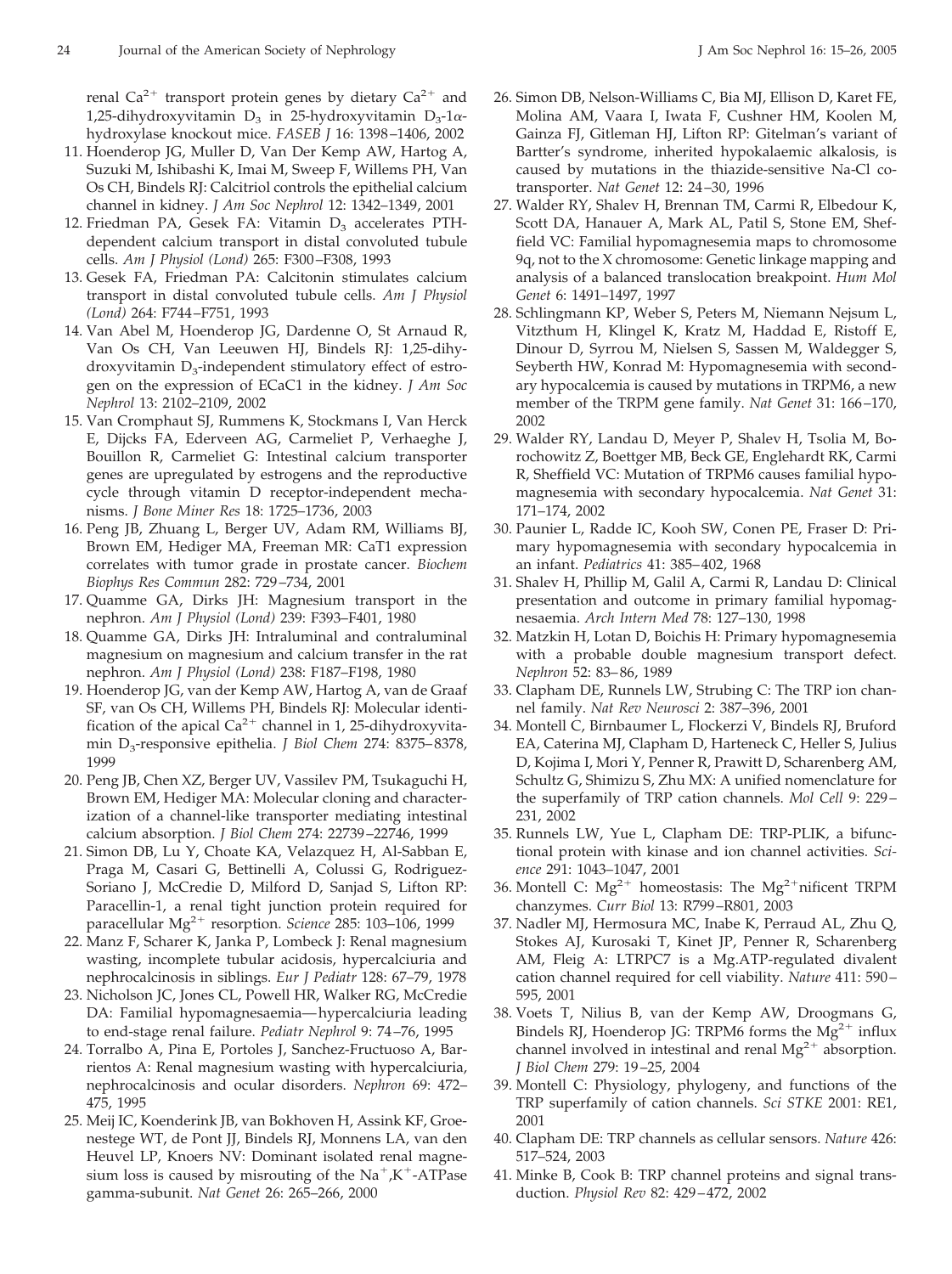- 42. Muller D, Hoenderop JG, Merkx GF, van Os CH, Bindels RJ: Gene structure and chromosomal mapping of human epithelial calcium channel. *Biochem Biophys Res Commun* 275: 47–52, 2000
- 43. Peng JB, Brown EM, Hediger MA: Structural conservation of the genes encoding CaT1, CaT2, and related cation channels. *Genomics* 76: 99 –109, 2001
- 44. Weber K, Erben RG, Rump A, Adamski J: Gene structure and regulation of the murine epithelial calcium channels ECaC1 and 2. *Biochem Biophys Res Commun* 289: 1287–1294, 2001
- 45. Hoenderop JG, Vennekens R, Muller D, Prenen J, Droogmans G, Bindels RJ, Nilius B: Function and expression of the epithelial  $Ca^{2+}$  channel family: Comparison of the mammalian epithelial Ca<sup>2+</sup> channel 1 and 2. *J Physiol (Lond)* 537: 747–761, 2001
- 46. Vennekens R, Hoenderop JG, Prenen J, Stuiver M, Willems PH, Droogmans G, Nilius B, Bindels RJ: Permeation and gating properties of the novel epithelial  $Ca^{2+}$  channel. *J Biol Chem* 275: 3963–3969, 2000
- 47. Nilius B, Prenen J, Vennekens R, Hoenderop JG, Bindels RJ, Droogmans G: Modulation of the epithelial calcium channel, ECaC, by intracellular Ca<sup>2+</sup>. Cell Calcium 29: 417-428, 2001
- 48. Nilius B, Vennekens R, Prenen J, Hoenderop JG, Droogmans G, Bindels RJ: The single pore residue D542 determines  $Ca^{2+}$  permeation and  $Mg^{2+}$  block of the epithelial Ca<sup>2+</sup> channel. *J Biol Chem 276*: 1020-1025, 2001
- 49. Jean K, Bernatchez G, Klein H, Garneau L, Sauvé R, Parent L: The role of aspartate residues in  $Ca<sup>2+</sup>$  affinity and permeation of the distal ECaC1 channel. *Am J Physiol (Lond)* 282: C665–C672, 2002
- 50. Voets T, Janssens A, Droogmans G, Nilius B: Outer pore architecture of a Ca<sup>2+</sup>-selective TRP channel. *J Biol Chem* 279: 15223–15230, 2004
- 51. Dodier Y, Banderali U, Klein H, Topalak O, Dafi O, Simoes M, Bernatchez G, Sauve R, Parent L: Outer pore topology of the ECaC-TRPV5 channel by cysteine scan mutagenesis. *J Biol Chem* 279: 6853– 6862, 2004
- 52. Hoenderop JG, Hartog A, Stuiver M, Doucet A, Willems PH, Bindels RJ: Localization of the epithelial  $Ca^{2+}$  channel in rabbit kidney and intestine. *J Am Soc Nephrol* 11: 1171– 1178, 2000
- 53. Loffing J, Loffing-Cueni D, Valderrabano V, Klausli L, Hebert SC, Rossier BC, Hoenderop JG, Bindels RJ, Kaissling B: Organization of the mouse distal nephron: Distributions of transcellular calcium and sodium transport pathways. *Am J Physiol Renal Physiol* 281: F1021–F1027, 2001
- 54. Hoenderop JG, van Leeuwen JP, van der Eerden B, Kersten F, van der Kemp AW, Mérrliat A, Waarsing E, Rossier B, Vallon V, Hummler E, Bindels RJ: Renal  $Ca^{2+}$  wasting, hyperabsorption, and reduced bone thickness in mice lacking TRPV5. *J Clin Invest* 112: 1906 –1914, 2003
- 55. Frick KK, Bushinsky DA: Molecular mechanisms of primary hypercalciuria. *J Am Soc Nephrol* 14: 1082–1095, 2003
- 56. Miller LA, Stapleton FB: Urinary volume in children with urolithiasis. *J Urol* 141: 918 –920, 1989
- 57. Baumann JM: Stone prevention: Why so little progress? *Urol Res* 26: 77– 81, 1998
- 58. van de Graaf SF, Hoenderop JG, Gkika D, Lamers D, Prenen J, Rescher U, Gerke V, Staub O, Nilius B, Bindels RJ:

Functional expression of the epithelial  $Ca^{2+}$  channels (TRPV5 and TRPV6) requires association of the S100A10 annexin 2 complex. *EMBO J* 22: 1478 –1487, 2003

- 59. Zhuang L, Peng JB, Tou L, Takanaga H, Adam RM, Hediger MA, Freeman MR: Calcium-selective ion channel, CaT1, is apically localized in gastrointestinal tract epithelia and is aberrantly expressed in human malignancies. *Lab Invest* 82: 1755–1764, 2002
- 60. Bianco S, Peng JB, Takanaga H, Kos CH, Crescenzi A, Brown EM, Hediger MA: Mice lacking the epithelial calcium channel CaT1 (TRPV6) show a deficiency in intestinal calcium absorption despite high plasma levels of 1,25 dihydroxy vitamin D. *FASEB J* 18: A706, 2004
- 61. Nijenhuis T, Hoenderop JG, van der Kemp AW, Bindels RJ: Localization and regulation of the epithelial  $Ca^{2+}$  channel TRPV6 in the kidney. *J Am Soc Nephrol* 14: 2731–2740, 2003
- 62. Wissenbach U, Niemeyer BA, Fixemer T, Schneidewind A, Trost C, Cavalie A, Reus K, Meese E, Bonkhoff H, Flockerzi V: Expression of CaT-like, a novel calcium-selective channel, correlates with the malignancy of prostate cancer. *J Biol Chem* 276: 19461–19468, 2001
- 63. Fixemer T, Wissenbach U, Flockerzi V, Bonkhoff H: Expression of the  $Ca^{2+}$ -selective cation channel TRPV6 in human prostate cancer: A novel prognostic marker for tumor progression. *Oncogene* 22: 7858 –7861, 2003
- 64. Vennekens R, Prenen J, Hoenderop JG, Bindels RJ, Droogmans G, Nilius B: Pore properties and ionic block of the rabbit epithelial calcium channel expressed in HEK 293 cells. *J Physiol (Lond)* 530: 183–191, 2001
- 65. Hoenderop JGJ, Vennekens R, Müller D, Prenen J, Droogmans G, Bindels RJM, Nilius B: Function and expression of the epithelial  $Ca^{2+}$  channel family: Comparison of the epithelial Ca<sup>2+</sup> channel 1 and 2. *J Physiol (Lond)* 537: 747–761, 2001
- 66. Hoenderop JG, Voets T, Hoefs S, Weidema AF, Prenen J, Nilius B, Bindels RJ: Homo- and heterotetrameric architecture of the epithelial  $Ca^{2+}$  channels, TRPV5 and TRPV6. *EMBO J* 22: 776 –785, 2003
- 67. Nilius B, Prenen J, Hoenderop JG, Vennekens R, Hoefs S, Weidema AF, Droogmans G, Bindels RJ: Fast and slow inactivation kinetics of the  $Ca^{2+}$  channels ECaC1 and ECaC2 (TRPV5 and 6): Role of the intracellular loop located between transmembrane segment 2 and 3. *J Biol Chem* 277: 30852–30858, 2002
- 68. Song Y, Peng X, Porta A, Takanaga H, Peng JB, Hediger MA, Fleet JC, Christakos S: Calcium transporter 1 and epithelial calcium channel messenger ribonucleic acid are differentially regulated by 1,25 dihydroxyvitamin  $D_3$  in the intestine and kidney of mice. *Endocrinology* 144: 3885–3894, 2003
- 69. Erler I, Hirnet D, Wissenbach U, Flockerzi V, Niemeyer BA:  $Ca^{2+}$ -selective TRPV channel architecture and function require a specific ankyrin repeat. *J Biol Chem* 279: 34456 –34463, 2004
- 70. Peng JB, Brown EM, Hediger MA: Epithelial  $Ca^{2+}$  entry channels: Transcellular  $Ca^{2+}$  transport and beyond. *J Physiol (Lond)* 551[Suppl]: 729 –740, 2003
- 71. van Abel M, Hoenderop JG, Van Leeuwen HJ, Bindels RJ: Down-regulation of calcium transporters in kidney and duodenum by the calcimimetic compound NPS R-467 [Abstract]. *J Am Soc Nephrol* 14: 459A, 2003
- 72. Greger R, Lang F, Oberleithner H: Distal site of calcium reabsorption in the rat nephron. *Pflugers Arch* 374: 153–157, 1978